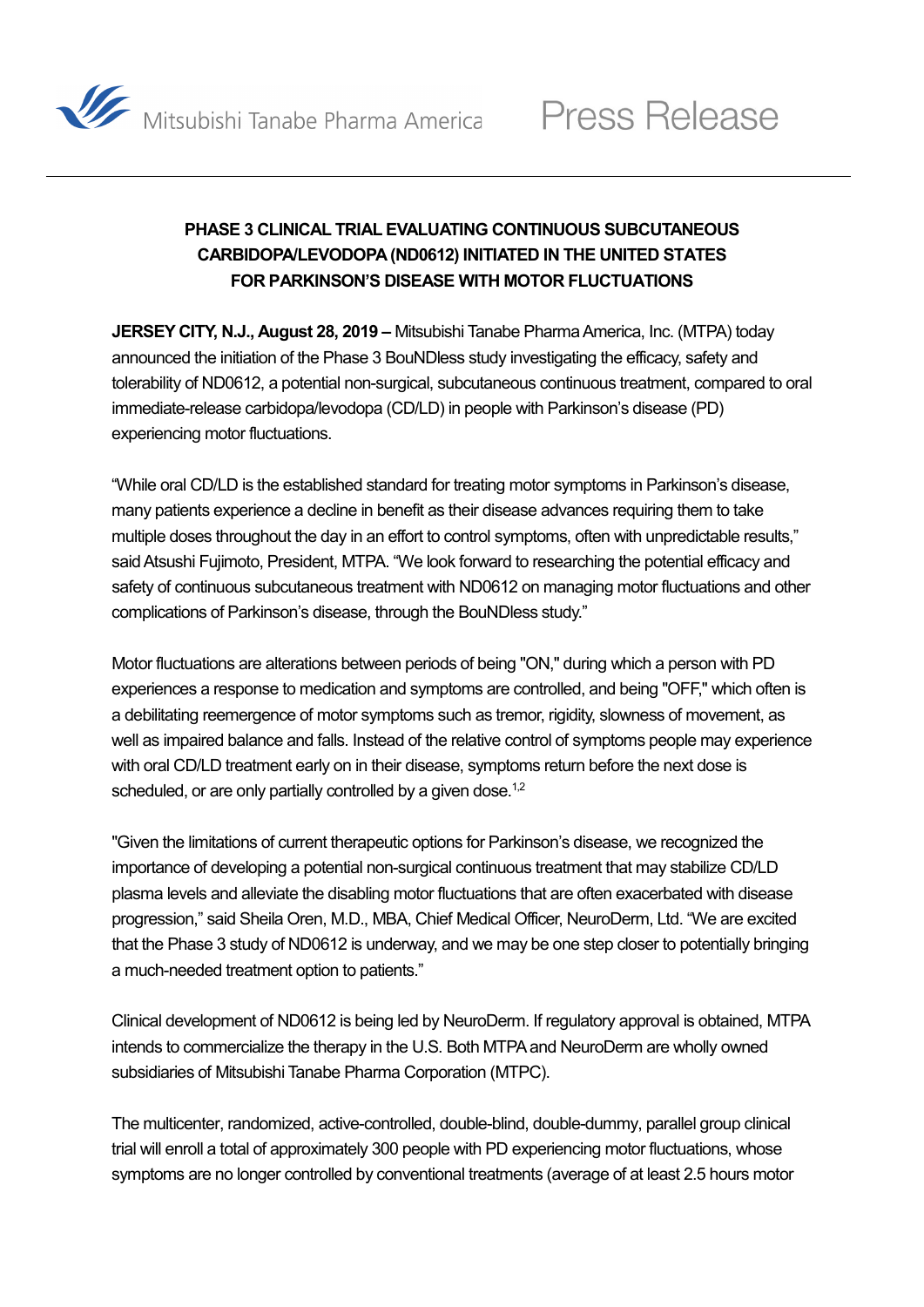fluctuations daily, with a minimum of 2 hours every day in the "OFF" state during waking hours), at approximately 120 sites globally. The primary objective of the study is to determine the effect of ND0612 on daily "GOOD ON" time (defined as the sum of "ON" time without dyskinesia and "ON" time with non-troublesome dyskinesia), as measured by a self-reported patient diary assessing motor function.

The BouNDless study design will be presented at the International Congress of Parkinson's Disease and Movement Disorders in Nice, France, being held September 22-26, 2019.

Further details are available at [www.clinicaltrials.gov](https://clinicaltrials.gov/ct2/show/NCT04006210) (NCT04006210).

## **About Mitsubishi Tanabe Pharma America, Inc.**

Based in Jersey City, N.J., Mitsubishi Tanabe Pharma America, Inc. (MTPA) is a wholly-owned subsidiary of Mitsubishi Tanabe Pharma Corporation's (MTPC) 100 percent owned U.S. holding company, Mitsubishi Tanabe Pharma Holdings America, Inc. MTPA is dedicated to delivering innovative products that address the unmet medical needs of patients in North America. It was established by MTPC to commercialize approved pharmaceutical products in North America with plans to expand its product line through collaborations with partners. For more information, please visi[t www.mt-pharma-america.com](http://www.mt-pharma-america.com/) or follow us o[n Twitter](https://twitter.com/mtpa_us) an[d Facebook.](https://www.facebook.com/MitsubishiTanabePharmaAmerica/)

## **About NeuroDerm, Ltd.**

Based in Israel, NeuroDerm, Ltd. is a clinical-stage pharmaceutical company developing central nervous system (CNS) product candidates that are designed to address major deficiencies of current treatments and achieve clinical efficacy through continuous, controlled administration. NeuroDerm's technology enables new routes of administration for existing drugs that address their current deficiencies and achieve clinical efficacy. NeuroDerm is a wholly-owned subsidiary of Mitsubishi Tanabe Pharma Corporation (MTPC). For additional information, please visit NeuroDerm's corporate website at [www.neuroderm.com.](http://www.neuroderm.com/)

## **Overview of Mitsubishi Tanabe Pharma Corporation (MTPC)**

Mitsubishi Tanabe Pharma, which was founded in 1678, has its headquarters in Doshomachi, Osaka, which is the birthplace of Japan's pharmaceutical industry. With business centered on ethical pharmaceuticals, Mitsubishi Tanabe Pharma is a well-established company and has the longest history of any listed company in Japan.<sup>3</sup> In accordance with the corporate philosophy of "contributing to the healthier lives of people around the world through the creation of pharmaceuticals," the Company formulated the key concept of Open Up the Future under the Medium-Term Management Plan 2016-2020. Through the discovery of drugs that address unmet medical needs, centered on its priority disease areas — autoimmune diseases, diabetes and kidney diseases, central nervous system diseases, and vaccines — Mitsubishi Tanabe Pharma will strive to contribute to the health of patients around the world. MTPC is the parent company of MTPA and the license holder of RADICAVA. For more information, go to [http://www.mt-pharma.co.jp/.](http://www.mt-pharma.co.jp/)